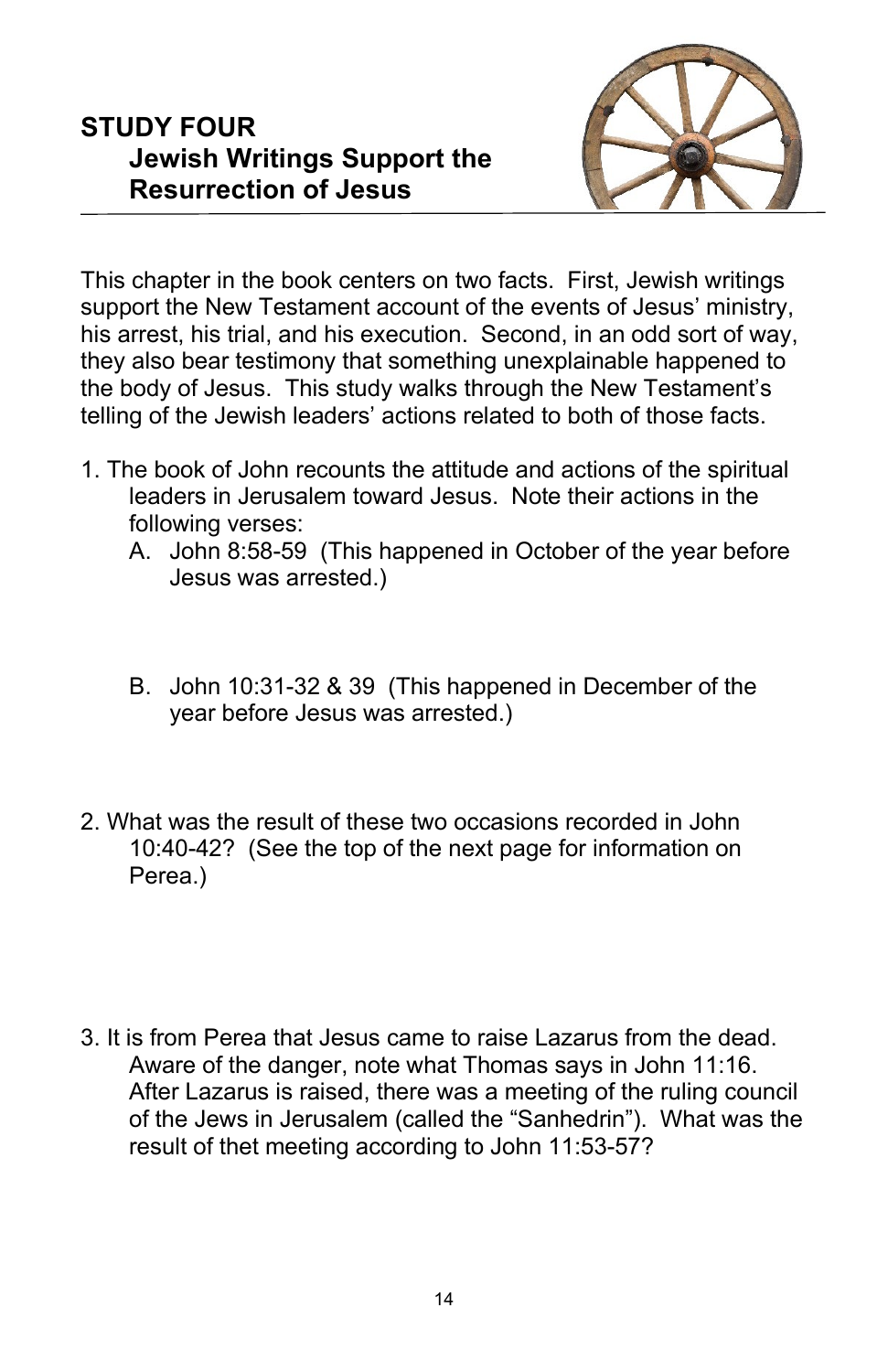

On page 24 of *The Linchpin* it quotes the Talmud's reference to the arrest warrant of Jesus. Read it, then note the summary of six pieces of information on pages 24-26.

4. The warrant notes that the method of execution changed from stoning to "hanging", a reference to being hung on a cross which was a Roman method of execution. Read Mark 14:1-2. What indication is given as to why the Jewish leaders might have wanted the Romans to do the execution rather than them?

**Discussion:** In light of the tense situation described in Jerusalem, how does this affect your understanding of the Palm Sunday event?